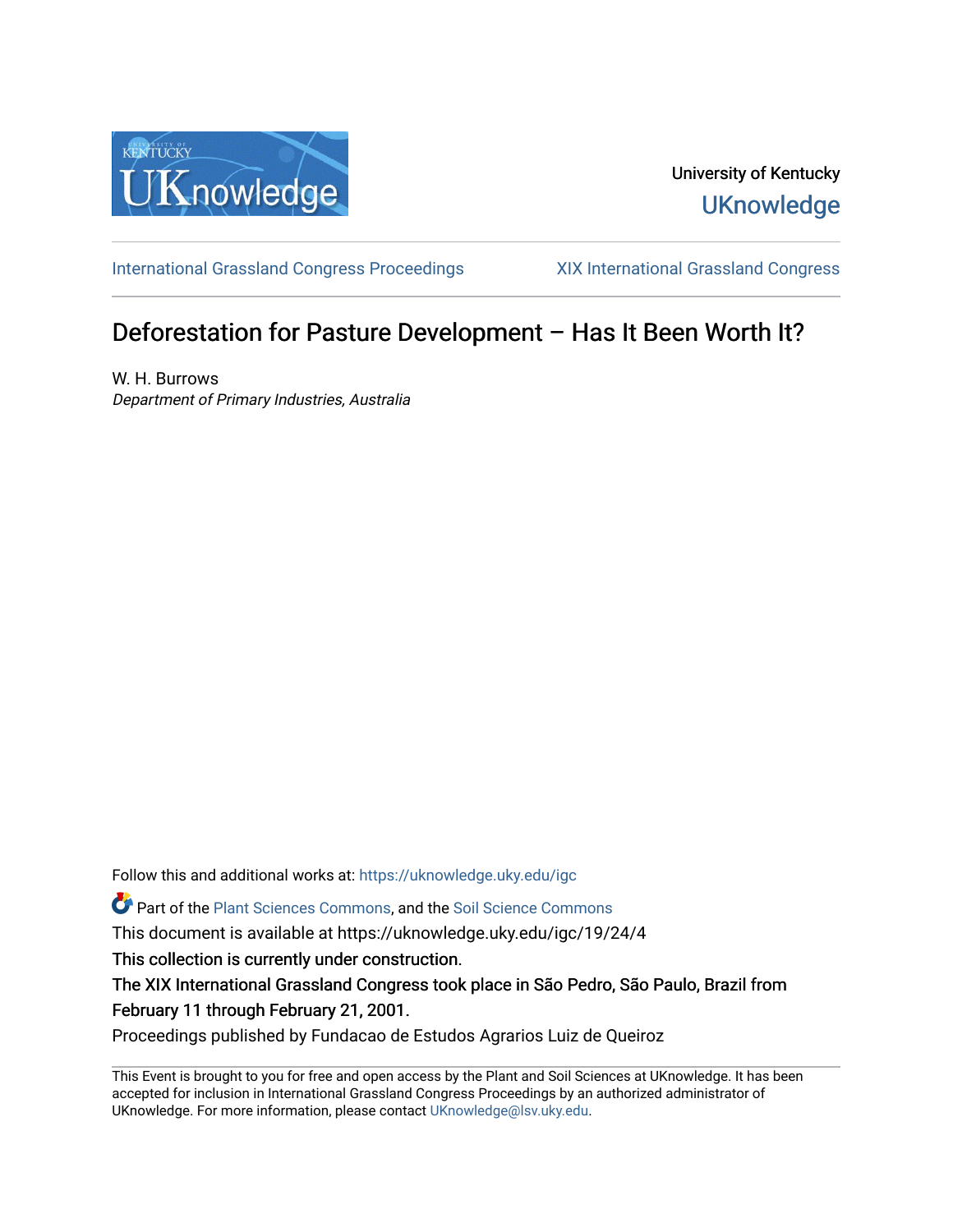## **DEFORESTATION FOR PASTURE DEVELOPMENT – HAS IT BEEN WORTH IT?**

W.H. Burrows

Queensland Beef Industry Institute, Department of Primary Industries, P.O. Box 5545, Rockhampton Mail Centre. 4702. Australia, burrowb@dpi.qld.gov.au

## **Abstract**

Differing scenarios leading to deforestation for pasture development in savanna (woodland) and closed forest communities in the tropics – sub-tropics are compared and contrasted. Australian and Brazilian examples are highlighted. No simple answer is given to the question of whether deforestation for pasture development has been worth it, since both commercial and non-commercial values have equal validity and need to be taken into account. These issues are addressed in the context of land assigned by governments for agricultural purposes. It is concluded that technology and ecological understanding are now available to maintain sustainable production from converted forest systems. However emphasis should be on delivering this within the framework of existing deforested areas – rather than in expanding the area of forest conversion.

**Keywords**: Deforestation, tropical forest, savanna, pasture, cattle production, environment, economics, carbon sink

#### **Introduction**

Deforestation is an ongoing vexatious issue in both humid tropics and tropical/subtropical savannas throughout the world. Tropical forests constitute an ecological biome of global importance to carbon cycles, patterns of climate and biodiversity (Serrão *et al.* 1996). So the annual deforestation rate in the tropics, which increased from 0.6% in the 1980's to 1.2% in the 1990's (Kramer *et al.* 1997), remains a major international concern. However an alternative view (Osei 1996) is that the cutting down of forests constitutes an integral part of providing for human development needs, whether for cropping, grazing or commercial wood products.

Differing scenarios lead to deforestation for pasture development in savanna (woodland) and closed forest communities in the tropics – sub-tropics. Most savannas have an inherent grazing capacity in the absence of tree clearing, with tree removal or thinning simply promoting the growth of existing 'native' pasture. Meanwhile woody plants have proliferated in many savannas as a result of changed fire regimes which followed the introduction of domestic livestock (Scholes and Archer 1997). In these situations tree clearing is often employed to restore the carrying capacity and composition of the original plant community (e.g. Blainey 1982).

Conversion of rain forests and some closed woodlands to pasture brings about a more fundamental change in the structure and composition of the vegetation (Grainger 1999). Burning the felled forest is usually followed by the introduction of exotic pasture grasses capable of exploiting the enhanced nutrient levels released in the soil and from the overstorey ash – or of providing some continued agricultural production, once fertility is no longer adequate for cropping.

Ranching has historically served as an effective means of occupying frontier areas throughout the world (Serrão and Toledo 1990) and the Australian savannas and Brazilian Amazon are no exceptions. However a vocal environmental lobby has decried cattle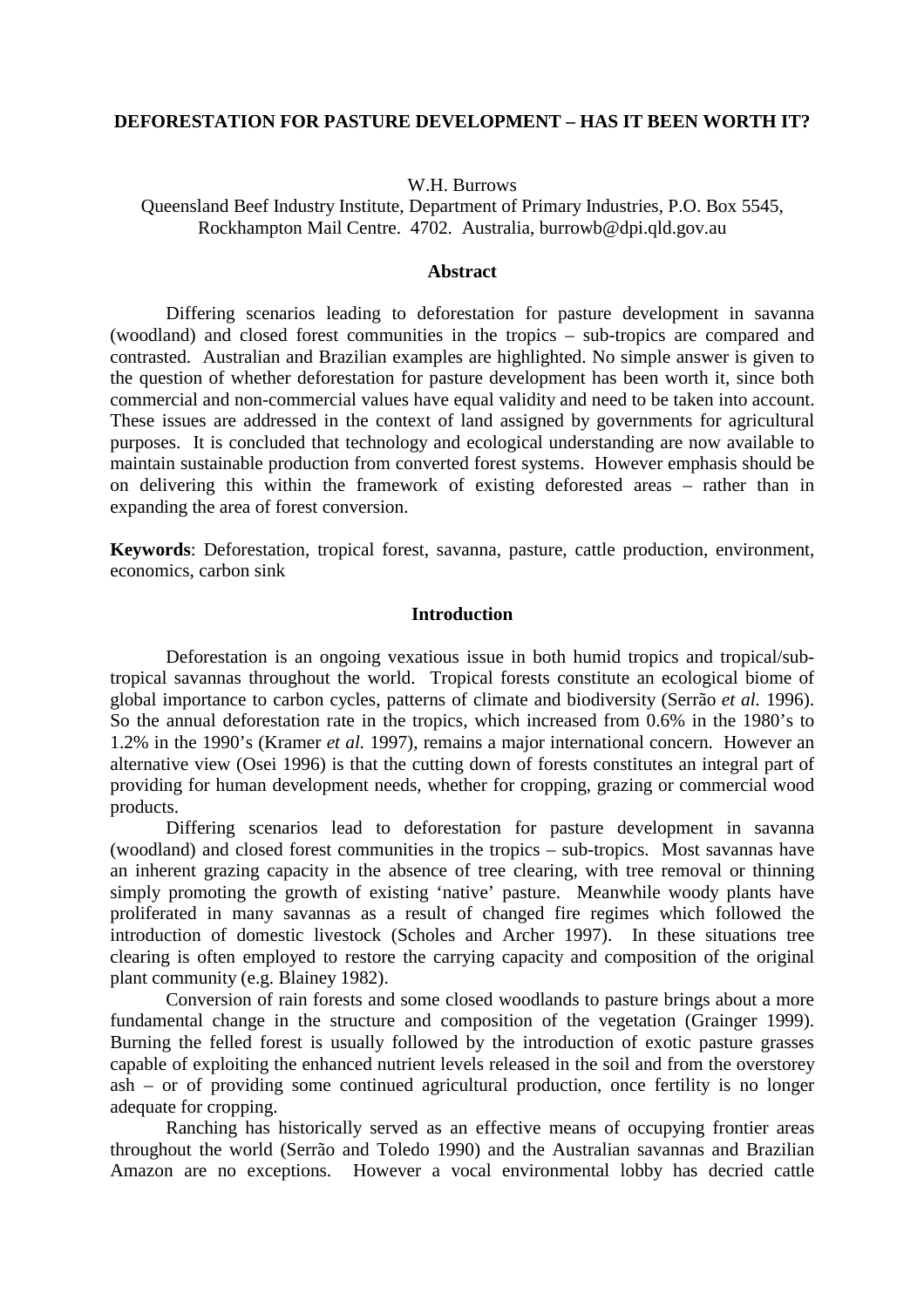production in tropical forests and many savanna areas subject to tree clearing, but this has become a moot point in the Amazon at least, given the number of people and cattle already there (Faminow 1997).

In the past the "success" of tree clearing to promote pasture development and livestock production was judged almost exclusively on the perceived economic responses. Although it is now widely recognised that a much greater range of factors and concerns need to be taken into account before the clearing of trees from forests and savannas can be endorsed. Some of these considerations include habitat loss and fragmentation, nutrient decline, greenhouse/climate impacts and the loss of other ecosystem services provided by forests and woodlands.

These broad issues were comprehensively addressed at the XVIIth International Grassland Congress by Serrão *et al.* (1993) for the humid tropics and Burrows (1993) for savanna areas. This paper draws upon the findings of these previous reviews, together with more recent data and viewpoints, to evaluate the benefits and costs of such forest/woodland conversion for pastoral purposes. Brazilian and Australian examples are highlighted.

## **The role of cattle in tropical forest deforestation**

There are many causes of deforestation throughout closed forests and woodlands in the tropics/sub-tropics. Serrão *et al.* (1996) consider the most important land use systems leading to recent deforestation in the Amazon have been logging (contributing c. 10%), shifting agriculture (30-35%) and extensive cattle ranching  $(>50\%)$ . The significant influence of pasture development for cattle raising on tropical forest deforestation is noted by Buschbacher (1986); Hecht (1993) and Aide *et al.* (1996).

In closed forests and woodlands some deforestation is obviously necessary for agricultural development, as was the case in many temperate countries during the early phases of economic growth (Cronon 1983; Walker 1994). However modern machinery and arboricides allow a much larger scale of forest conversion than was possible prior to the  $1960's.$ 

Faminow (1998) draws upon the prior studies of Hecht (1993) and Kaimowitz (1995) to detail factors thought to underlie the role of cattle in Amazon deforestation. These include:

- favourable markets for livestock products, especially amongst local urban dwellers
- government subsidies for livestock credit and road construction
- land tenure policies which promote deforestation to establish property rights
- slow technological development which favours extensive systems
- policies which depress timber prices
- improved personal security in remote frontiers
- special characteristics of cattle as a low labour, low maintenance, flexible commodity
- advantages cattle provide to small holder operators
- indirect financial benefits cattle provide through wealth maintenance, cashflow and risk reduction through diversification

Parayil and Tong (1998), *inter alia*, highlight the fact that land was a useful hedge against inflation. Thus inflationary pressures and high market values for land under pasture provided incentives to clear as much land as possible.

# **The role of cattle in savanna deforestation**

The tropics contain about 50% of the earth's grazing lands (Squires and Vera 1992). Much of this tropical grazing land is found in South America and Australia and cattle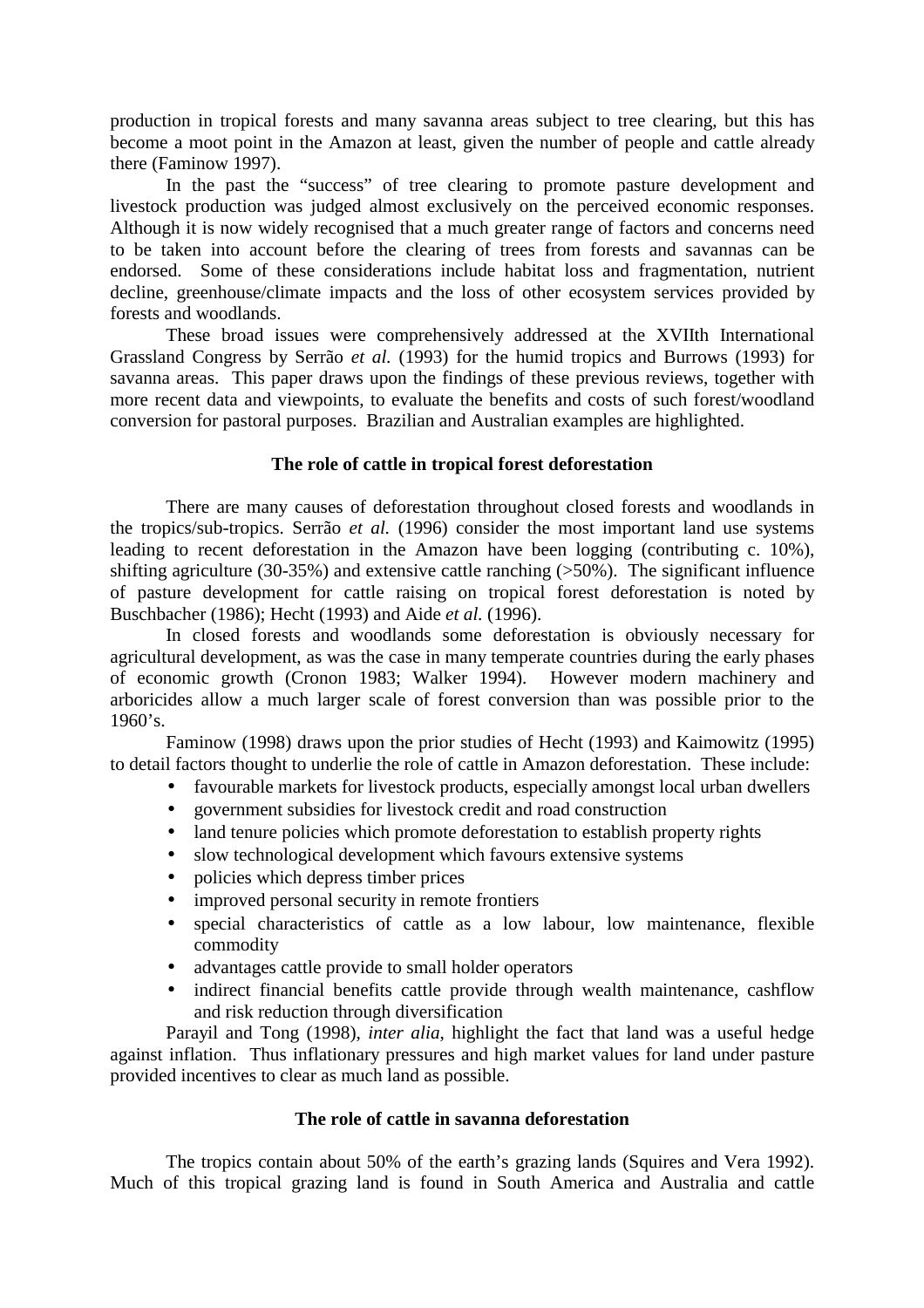production developed as a way to utilise the vast amounts of 'natural' grassland available. However historical accounts, photographic records and quantitative studies have demonstrated extensive invasion of grasslands by woody plants and increases in woody plant density in savannas over the past 200 years. (See comprehensive bibliographies in Archer 1994; 1995; Idso 1995 and at http://cnrit.tamu.edu/rlem/faculty/archer/bibliography.html).

This proliferation of woody plants is sometimes known as tree thickening, bush encroachment, shrub encroachment, woody weed increase, woody weed invasion or woody regrowth. Secondary forest development, following initial clearing of intact forests and woodlands, is a more obvious and direct management induced analogy of woody plant proliferation.

Traditional explanations offered to account for the historic displacement of grasses by woody plants have centred around changes in climate, livestock grazing and fire regimes. Idso (1995) claimed that the worldwide invasion of grassland by trees and shrubs that began c. 200 years ago has closely followed the upward trend in the air's  $CO<sub>2</sub>$  content. However Archer *et al.* (1995) examined this argument in detail and provide convincing evidence that the correlation between  $CO<sub>2</sub>$  and woody plant proliferation is spurious.

Fensham and Holman (1999) have recently suggested that the observed woody plant proliferation in Northern Australia is part of a normal tree death – regrowth cycle in this region, primarily driven by climate variation. But  $\delta^{13}$ C analyses of soil organic matter in thickening woodlands indicate that these woodlands had a more open structure in the past (Burrows *et al.* 1998) – not a more wooded one as Fensham and Holman's fluctuating climate model implies. Boutton *et al.* (1998) also employed the  $\delta^{13}$ C technique and reached similar conclusions about the nature of *Prosopis* invasion into the desert grasslands of the South-West USA.

Growing experimental evidence suggests all mixtures of trees and grass are unstable in savanna environments. In the absence of disturbances such as repeated fires, clearing by humans or feeding by large herbivores the tree cover increases at the expense of grass production, until it is limited by tree – tree competition (Scholes and Archer 1997). The rarity of the latter situation provides credence to the suggestion that both in Australia and elsewhere in the tropics/sub-tropics the savannas (woodlands) were maintained as a fire mediated subclimax prior to the "recent" introduction of domestic livestock (Burrows *et al.* 1998). The prime agent changing the structure of these communities has been the conversion of land use from hunter-gathering or nomadism to the raising of sheep, cattle or goats – a practice which has often been associated with increased grazing pressure, reduced fuel loads and the containment of fire. In the absence of governmental regulations or incentives not to clear, the livestock raiser will eventually seek to control tree/shrub densities where woody plants are proliferating in savannas because, in most instances (Burrows *et al.* 1990; Scanlan 1992), this is associated with reduced pasture production and lowered livestock carrying capacities.

# **Pasture development pathways**

In both savannas and tropical forests tree clearing usually results in increased nutrient and moisture availability for native or oversown replacement pastures. Improved light penetration would also be beneficial to replacement vegetation in tropical forests, but of less significance in savannas. There is, therefore, an initial flush in pasture production which is one of the major incentives for forest conversion.

It is appropriate for the livestock raiser to capture this post clearing pasture flush with raised animal carrying capacities and/or shorter turn-off-times. But in savannas the sustainability and value of clearing trees to promote native pasture production should be based on the pasture production potentially attainable in the intercanopy areas prior to tree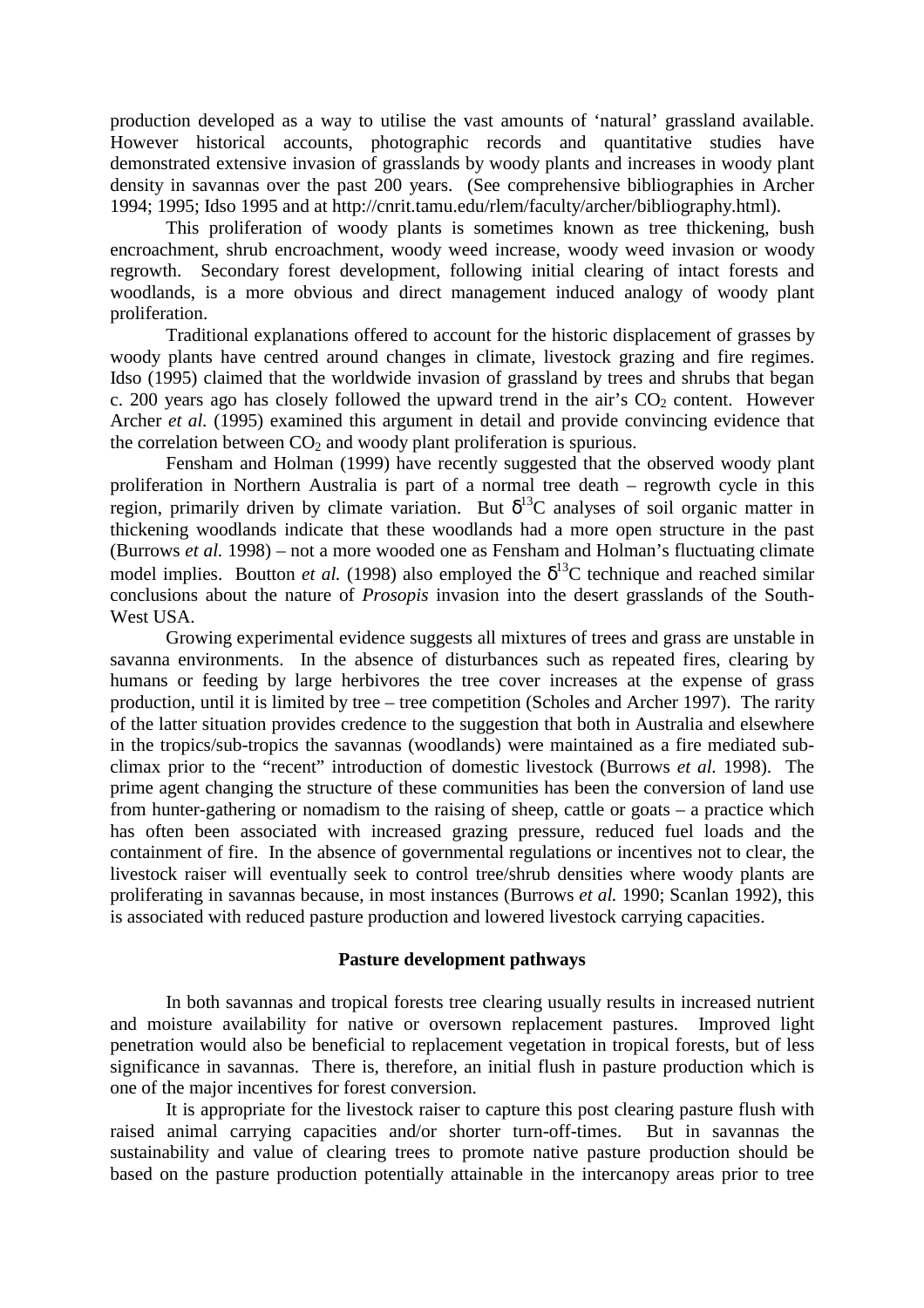removal, and not on the old canopy zones of trees killed (Burrows 1993). Analogously, claims that the introduction of exotic pastures following forest and closed woodland conversion represents non-sustainable land use (Fearnside 1993; 1997b; Hecht 1993; Fairfax & Fensham 2000) are partly based on the inevitable decline in pasture production as post clearing nutrient release returns to a new equilibrium level. This productivity decline may be accompanied by the invasion of less palatable weedy species and/or secondary forest (Scanlan and Anderson 1981; Fearnside and Guimãres 1996).

Agriculturalists have commonly exploited nutrient flushes released after clearing and burning of the felled forest/woodland by sowing nutrient demanding grasses into the ashbed such as the Panicoid genera (e.g. *Brachiaria, Cenchrus,* and *Panicum*). The foreseeable and inevitable 'decline' of these 'first cycle' pastures (Serrão *et al.* 1993) does not mean that sustainable pasture systems cannot be developed on these lands. An intensive and usually expensive response is to use fertiliser and better adapted 'second cycle' pastures to replace those suffering from nutrient run-down and the influx of weeds and pests (Mattos and Uhl 1994). A more long lasting alternative may be to introduce less nutrient demanding grasses into the pastures or to reconstruct the induced pasture ecosystem to more closely mimic the vegetation which it replaced (Ewel *et al.* 1991; Smith *et al.* 1996). The first goal can be achieved by utilising species (e.g. Andropogonoid cf. Panicoid grasses) more in tune with new equilibrium nutrient levels, once established post clearing. The second approach could lead to the incorporation of legumes and fodder trees into the system to maintain or restore ecosystem processes (nutrient and hydrologic cycles, carbon fixation) present in the original community.

## [Insert Table 1]

Putting such theory into practice is a major challenge for pasture researchers. A successful example can be found in the beef production area of the Central Highlands, Queensland, Australia (Table 1). Here the original closed woodland community has been reconstructed to have greater agricultural productivity by replacing the dominant tree (*Acacia harpophylla*) with leaves unpalatable to cattle with a fodder tree (*Leucaena leucocephala*) which is highly palatable and nutritious. Likewise the low productivity understorey native grasses (*Chloris* spp., *Paspalidium* spp.) have been replaced by *Cenchrus ciliaris* planted within the inter rows of widely spaced (5-10 m) fodder trees. Leucaena and the tree it replaces (*A. harpophylla*) are both nitrogen fixers with similar rooting patterns. Soil carbon reserves in the *C. ciliaris* grass system 20-30 years after initial tree clearing have been shown to be little different to that under the original closed woodland community (Gifford 1999).

Much of the Australian leucaena based pastures are located on soils (Vertisols) of reasonable fertility. Brazilian tropical forests cleared and sown to pasture based systems for cattle production are usually located on infertile Oxisols and Ultisols. Legumes and fodder trees (e.g. *Calliandra, Erythrina, Gliricidia* and *Indigofera* spp. – Shelton 1998) tolerant of acid soils should be more widely evaluated for such systems.

Fearnside (1999) has questioned the practicality of using high phosphorus demanding pastures as a replacement for tropical forests in Brazilian Amazonia, because the region has to import most of its fertiliser requirements. However these needs can be met for fodder trees by specifically placing fertiliser within tree rows to minimise the total required per hectare. An alternative means of meeting the P requirements of stock is to use P supplements. This is a very effective and inexpensive option utilised in Australia where low nutrient demanding legumes, such as *Stylosanthes* spp. have been oversown into grass pastures on very P deficient soils (Partridge and Miller 1991). Provided erosion and deep leaching are minimised the overall removal of P in animal products from cattle based systems is relatively small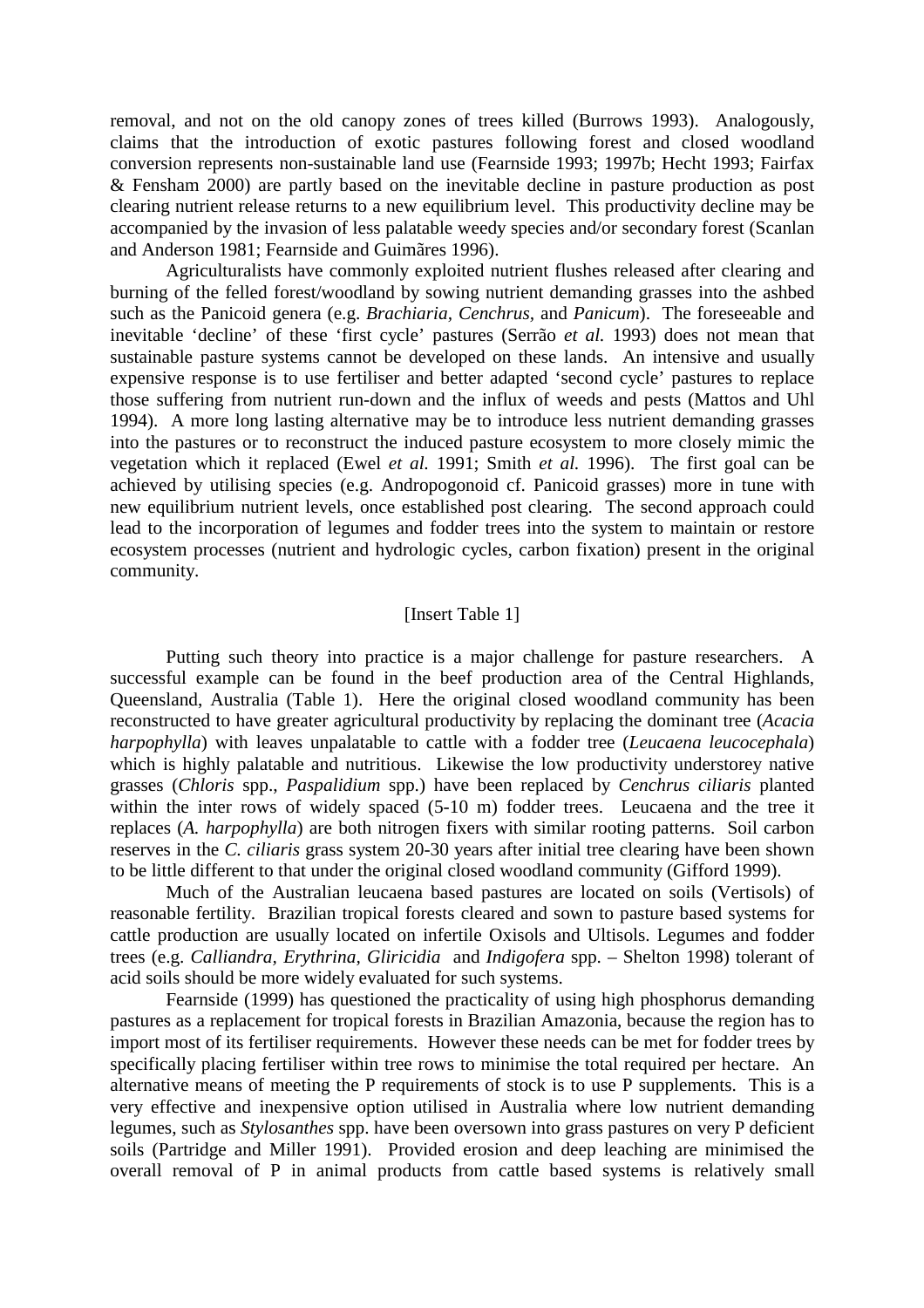(Burrows 1993), but such losses still need to be taken into account and replenished if system productivity is to be maintained (Serrão and Toledo 1990).

#### **Environmental concerns**

Most conservation groups are affronted by the spectre of deforestation, whether it occurs in dry savannas or wet tropical forests. Nevertheless Vitousek *et al.* (1997) and Tilman (1999) note that all of earth's ecosystems are now impacted by humans to various degrees. If anything, such observations emphasise the need for appropriate conservation measures to be put in place to avoid unnecessary loss, rather than providing an excuse for ongoing deforestation.

Future biodiversity losses (i.e. extinctions) should not occur if tree clearing controls are implemented to protect significant proportions of the landscape. For example, in Queensland, Australia current legislation protects all endangered/vulnerable communities (with <10% of their original (pre-european) distribution remaining) and a yet to be implemented section of the Vegetation Management Act 1999 (Anon. 1999) would protect all communities 'of concern' (i.e. <30% of their original distribution remaining). Likewise it appears that Brazilian law has required that 50% of farm holdings remain in forest and this may now have increased to 75% (see Faminow 1997). Given such restrictions it should only be lack of government will to enforce current laws in these respective countries that would lead to complete 'loss' of forest and woodland organisms – rather than tree clearing *per se*.

Faminow (1998) notes that the key difference between most forest re-organising events (wind fall, death, heavy storms, wild fire, extensive logging) that create gaps and deforestation for cattle production is that the latter is usually an intentional, extensive and permanent change in land use. He further suggests that evidence supporting the belief that there is a risk of an imminent mega-extinction is almost non-existent. Yet there is no denying that land clearing can have many flow-on impacts that are not always immediately apparent to the instigator.

Schroeder and Winjum (1995) have noted that tropical forest deforestation accounts for the equivalent of c. 15-25% of greenhouse gas emissions that are attributable to fossil fuel use. Such emissions from felling and subsequent burning of forests cannot be denied (Fearnside 1997a) but recent data throw some doubt on below ground losses of carbon. The Revised 1996 IPCC Guidelines for Greenhouse Gas Inventories: Reference Manual (Chap. 5) (Houghton *et al.* 1996) suggests, in the absence of empirical data, a default loss of 30% of below ground C stocks can be assumed on conversion of forest to pasture. However recent reports (e.g. Koutika *et al.* 1997; Neill *et al.* 1997; Gifford 1999; Hughes *et al.* 2000; Post and Kwon 2000) indicate net below ground 'losses' could be close to zero wherever a healthy pasture is established on the previously forested land.

The proliferation of woody plants in woodlands/savannas grazed by domestic livestock is a worldwide phenomenon (see previous citations) and is a prime motivation for ongoing tree clearing in these grazing lands. In Queensland, Australia, the C sink attributable to this woody plant proliferation exceeds the C source returned to the atmosphere via tree clearing activities (Burrows *et al.* 1998), although only the latter is currently acknowledged in Australia's National Greenhouse Gas Inventory.

Deforestation and its contribution to greenhouse gases is thought to be a significant precursor to climate change (Fearnside 1995). The latter will manifest itself at global as well as regional scales. Expected impacts include temperature increases from global warming, increases in carbon dioxide concentrations, rainfall changes both from global warming and reduced evapotranspiration, increased cloudiness in some parts of the Amazon and extraregional transport of dust and smoke (Fearnside 1999). Pastures are clearly much more fire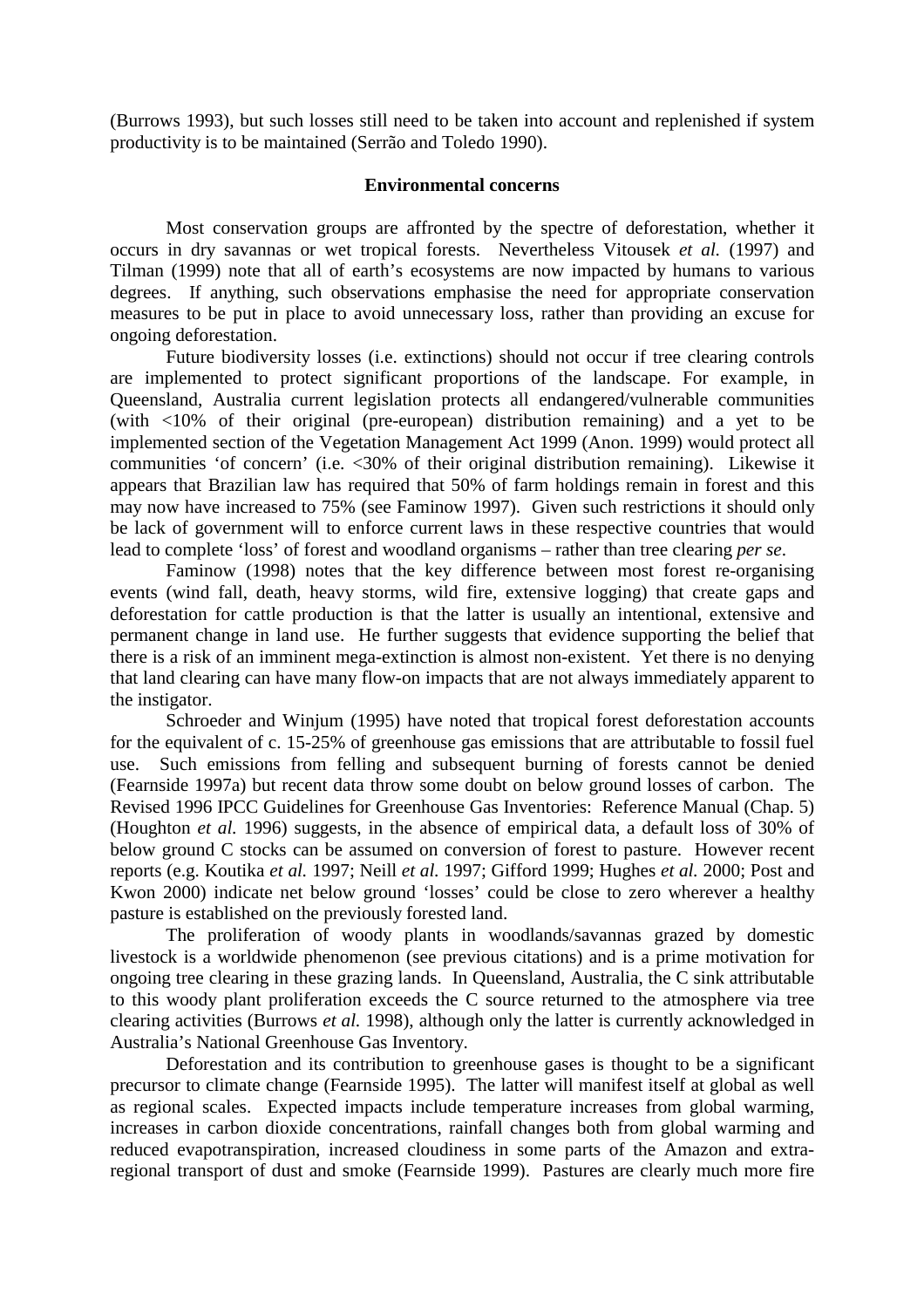prone systems than the forests they replace (Serrão *et al.* 1993). Many of these broad impacts would also be influenced by tree clearing in woodlands/savannas. In these areas the prospect of increased salinisation and erosion following deforestation are additional concerns (Webb 1984, Burrows 1993).

# **Economics**

The accepted wisdom in the literature, with notable exceptions, is that cattle ranching is an unprofitable (and unsustainable – Fearnside 1997b) activity in tropical forests, which owes much more to speculative land profits and government subsidies, than any underlying economic rationale (Faminow 1998). Danckwerts and King (1984) had earlier made analogous observations for South African rangelands, where they pointed out that the investment value of land often exceeds its productive value. Likewise surveys of economic performance on Australian farms are carried out annually by the national government. Results commonly show that the capital appreciation of land used for beef production matches or exceeds the return generated by the farm business (e.g. ABARE 1997).

However Faminow (1998) questions why, if cattle are not profitable, the Amazon herd is so large (> 15M head) and why so many small and large scale farmers have invested in cattle? For example in Hecht's (1993) publication it is reported that there were then > 50 000 livestock operators in Amazonia at all scales of production. Indeed the pessimistic view of returns from cattle depicted by Browder (1988) and Hecht *et al.* (1988) is considered by Faminow (1998) to be at odds with much of the observed experience that has evolved since the mid 1980's, when the former studies were conducted. Over time, cattle ranching has grown and investors (large and small) have continued to make investments in cattle production, despite that fact that subsidies have either diminished, been discontinued altogether or were never received in the first place (Faminow 1998).

Many of the concerns raised over pasture development after deforestation of tropical forests have targeted the alleged unsustainability of the practice (e.g. Fearnside 1997b). However Serrão *et al.* (1993) have pointed out that improved pasture husbandry and germplasm have become available since the initial pioneering phase of pasture development in the Amazon. This led Uhl and his co-workers (Mattos and Uhl 1994; Almeida and Uhl 1995; Toniolo and Uhl 1995; Arima and Uhl 1997) to conclude that more intensive production systems can lead to improved financial returns and more sustainable use of the land base.

Even arch critics of deforestation (e.g. Hecht 1993) acknowledge that cattle production extends the economic life of a given cleared area when slash and burn agriculture sites are converted to pasture. Hecht concluded that, while the productivity of such pastures is amongst the lowest in the Amazon, they provide a marginal return on land that would otherwise be generating nothing for the small holder colonist. Indeed Serrão *et al.* (1993) and Faminow (1997) have each drawn upon the detailed studies of Mattos and Uhl (1994) to suggest that most stages of pasture development can be profitable when viewed from a landholder perspective.

Deforestation for pasture development remains a widespread activity in north-eastern Australian grazing lands with the area cleared (including regrowth) averaging around 300 000 ha/yr (Anon. 1997). Most of the pasture response is from the growth of native grasses following the removal of overstorey competition (see Burrows 1993). Significant areas are also sown with exotic species (mainly *Cenchrus ciliaris*).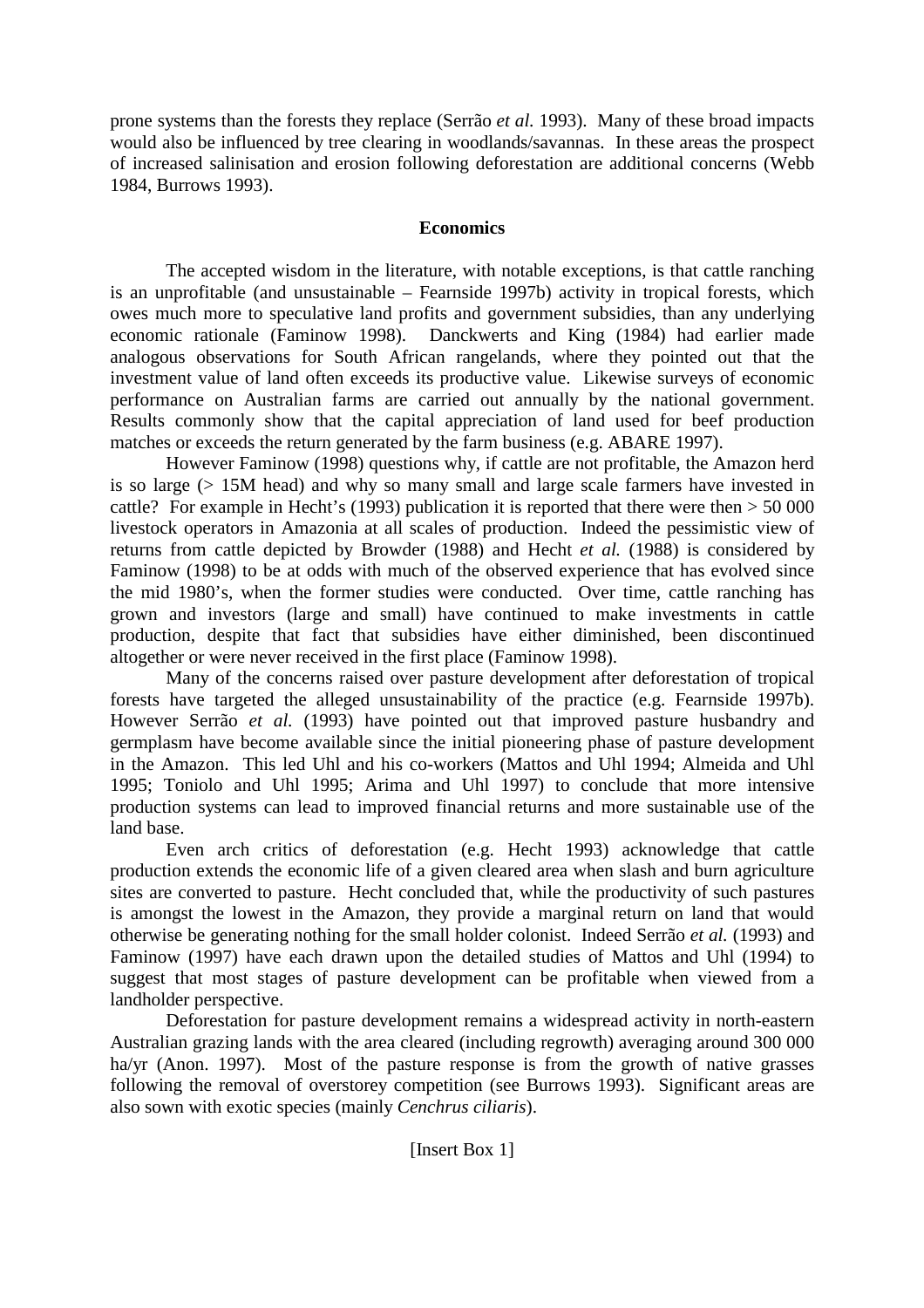Savanna deforestation for pasture development does not always aim to completely remove all overstorey trees. A variety of techniques, including chemical injection with arboricide and mechanical felling, are used to reduce tree competition. A recent study (Burrows *et al.* 1999) has used net present value analysis to evaluate potential economic returns from various tree clearing scenarios experimentally applied in eucalypt woodlands (Box 1). These indicate that tree clearing can be beneficial for beef production in these communities even when 20% of the tree cover is retained in intact blocks.

Simulation studies in a similar woodland suggested that reducing tree basal area from 6 to 3.5  $m^2$  per ha could increase cash flow by around \$90 000 per year for a self-replacing cattle property of 20 000 ha (Stafford Smith *et al.* 1999). This analysis highlights the continuing need for landowners to be able to reduce tree competition with pasture in all woodlands where trees and shrubs are proliferating. Earlier research (Bartholomew and Wilson 1995) had suggested that an 80% tree retention rate would result in an annual profit around \$40 000 lower than for 20% tree retention on an 18 000 ha eucalypt woodland property grazing beef cattle in Central Queensland.

Collectively these analyses indicate that deforestation to promote pasture and cattle production 'pays' in economic terms – at least from a landholder's perspective. The ubiquity of the practice from semi arid savanna to tropical rain forest and its enormous continuing extent (>1 M ha/yr in the Amazon (Fearnside 1999), 0.3 M ha/yr in Australian savannas (Anon. 1997)), can brook no other conclusion. But resource use is no longer judged on economic grounds alone.

Fearnside (1999) presents a simplified summary of the types of values in Amazonian forests (Table 2). He points out that many of the values of ecosystems are not marketed in today's human economy, and therefore receive little weight when business and political decisions are made. For example it is difficult to assign meaningful monetary values to biodiversity (Stirling 1993; Harris 1995) while no person would deny that there is an intrinsic, but unquantifiable existence value associated with Amazonian rain forest.

## [Insert Table 2]

Non market values of environmental services are often assessed through contingent valuation techniques such as a willingness to pay for keeping the service or a willingness to accept its loss (Carson 1998). Choice Modelling (Morrison *et al.* 1996) is another approach that has been specifically applied to evaluate the effect of tree clearing on non market valuations for eucalypt woodland in Australia (Rolfe and Bennett, 2000). Fearnside (1999) emphasises that the monetary values generated by such techniques are not real values, while the people most interested in maintaining natural ecosystems often cannot afford to pay anything. Nevertheless these techniques serve a useful purpose in highlighting important ethical and moral questions about resource use which humanity must increasingly address (see Bormann and Kellert 1991).

## **Discussion**

There is no doubt that deforestation for pasture development remains a topical and contentious issue throughout the world's tropical forest and savanna regions. The present review has only briefly canvassed the broad considerations raised by Serrão *et al.* (1993) and Burrows (1993) *inter alia*, and the in depth treatments provided by Faminow (1997; 1998) and Fearnside (1993; 1997a, b; 1999).

A critical point for this discussion is that much of the land at the centre of the deforestation debate has been assigned by governments, overtly or covertly (where pasture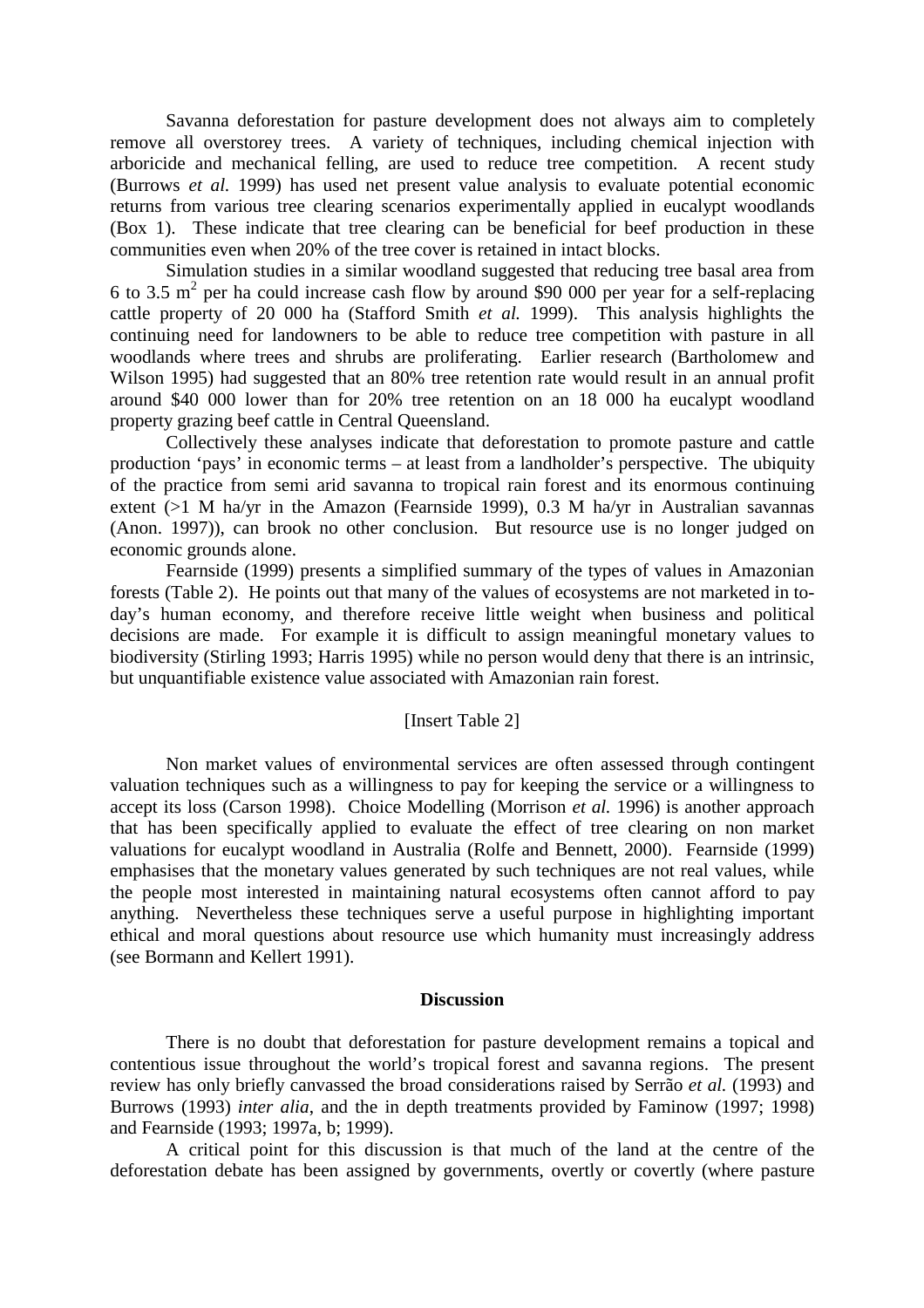development leads to the granting of tenure), for agricultural purposes. Whether governments should have allocated land for such use is moot, especially for existing landholders who now depend on the land for their livelihood. Use of land for agriculture is a profound human necessity, particularly in developing countries with large and growing rural populations (Serrão *et al.* 1996). But this is no less in lightly populated regions such as Australia, where the need to occupy land is seen as essential to the nation's security.

A central theme of Faminow's (1998) book is that rain forest conversion to pasture and cattle raising is financially viable from the perspective of farm decision makers and that the environmental defence of the Amazon should start with an acknowledgment of this reality. A similar conclusion would be reached by any detailed consideration of tree clearing for pasture development in Australian savannas.

No responsible and thinking landholder would deliberately set out to destroy the land which is the foundation of his capital and livelihood. Yet there is no denying that serious problems have arisen in many areas following the removal of tree cover. In hindsight these problems are more a reflection on the lack of pre-clearing planning and post-clearing management then on the tree clearing itself. For example it is not difficult to plan to retain adequate wildlife corridors prior to clearing. Likewise areas that may contribute to exceptional erosion hazard or salting can be identified before clearing is undertaken and should not be cleared; overgrazing should be avoided in all circumstances etc. A common problem is that often a greater area is cleared than can be successfully managed to bring it into stable production post-clearing. The fear of government controls or resumptions has apparently been a factor in this 'over-clearing' in both Australia (Anon. 1999) and Brazil (Ledec 1992).

Bach (1999) has noted that sustainable management of tropical forest areas has been high on the international agenda for more than a decade. According to Fearnside (1997b; 1999) sustainability can best be assured by avoiding the substitution of pasture for the rain forest. He suggests that cattle pasture, the dominant system following forest conversion, is unlikely to prove sustainable over the long run. Rather than try to extend the life of cattle pastures by means of fertilisers and changes to grass species, it is better to start with tropical forest, which has proved itself sustainable for thousands of years of existence, and find ways to market the services the rain forest provides (Fearnside 1997b).

The argument that land use for pasture production is unsustainable ignores ongoing agricultural research. This increasingly demonstrates that better management, technology, germplasm and recognition of the need to mimic ecological processes of systems replaced can provide a sound basis for pastures and the cattle industry founded on them (see Mattos and Uhl (1994) for tropical forests; Shelton (1998) for leucaena based systems in savannas).

Yet it would be extremely naive to ignore the fact that much of the land cleared in both tropical forest and savanna regions in the past is presently in an unacceptable condition. Gleeson (1999) has suggested that up to 80% of the extensive land clearing in north-east Australia in recent years was of tree and shrub regrowth on land previously cleared. Fearnside (1997b) maintains that up to 45% of land cleared in the Amazon is reverting to secondary forest. Such realities led Serrão *et al.* (1993; 1996) to conclude that cattle ranching should be developed on already deforested lands and, in the medium and long term, the unsustainable extensive ranching model should be gradually transformed into more sustainable semi-intensive beef cattle systems, semi-intensive dual-purpose cattle ranching models and intensive agro-silvipastoral models.

Resource economists now generally concede that tropical forests are excessively exploited (e.g. Pearce 1990; Thiele and Wiebelt 1993). Responsible development of savannas has long included recommendations for retention of suitable areas of intact woodland (Burrows 1974; 1990) and this is currently enshrined in land administration, such as the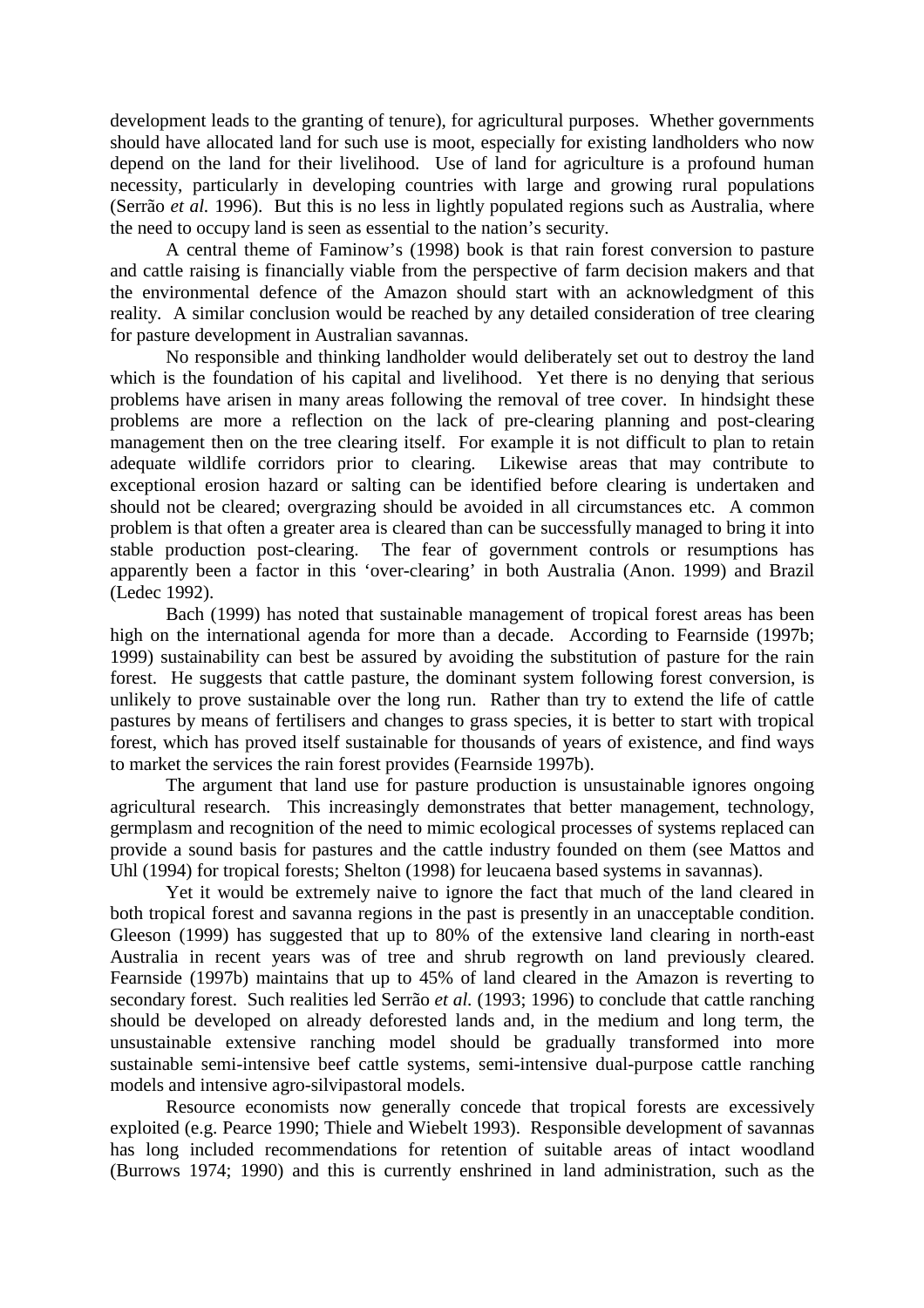Queensland Vegetation Management Act 1999 (Anon. 1999). Nevertheless the greatest challenge remains to design equitable government policies to encourage the adoption of sustainable systems (Serrão *et al.* 1996). Central to this challenge is the need for all parties to accept that the only sustainable agriculture is profitable agriculture (Ainesworth 1989).

Thomson and Harris (2000) note that when native forests and woodlands have no economic value to landholders the incentive is to clear land for agricultural purposes. No value is placed on factors which give public good benefits (e.g. maintenance of biodiversity, stabilisation of the water cycle, carbon fixation) which lack property rights (Thiele and Wiebelt 1993) and so do not enter the individual's decision making process.

Governments can pass laws to prevent the clearing of land, but such laws have also to be enforced. It is increasingly recognised that incentive based schemes (Braithwaite 1996; MAFF 1996; Holden 1997; Latacz-Lohmann 1998) offer the best way forward to protect the interests of landholders and those of the wider community. Likewise the development of carbon trading rights for forest and woodland vegetation could conceivably be a way to maintain the economic viability of individual landholders owning such vegetation, while addressing broader environmental concerns.

In the final analysis there is no simple answer to the question of whether deforestation for pasture development has been worth it. The human population of the Brazilian Amazon has increased ten fold since the 1960's (Laurance *et al.* 2000) and it now supports a beef herd  $of > 15$  M head. Analogous but smaller scale changes in human and cattle populations followed deforestation schemes in the brigalow (*Acacia harpophylla*) woodlands of north-east Australia (Lloyd 1984). These realities challenge the one-sided argument that the environmental costs of deforestation have not been shored up by human development gains (Faminow 1998). Yet there is considerable wisdom in the conclusions of Serrão *et al.* (1993) that future intensification of cattle ranching should be on already deforested lands – and that governments and the world community should now reduce the rates of deforestation in the interests of conserving our remaining forest resources (Serrão *et al.* 1996).

# **Acknowledgement**

Meat and Livestock Australia provided financial support for the savanna clearing strategies trial reported in this review.

#### **References**

**Abare** (1997). Australian farm surveys report. Canberra: ABARE.

**Aide, T.M., Zimmerman J.K., Rosario M. and Marcano H.** (1996). Forest recovery in abandoned cattle pastures along an elevational gradient in northeastern Puerto Rico. *Biotropica*, **28:** 537-548.

**Ainesworth, E.** (1989). LISA men have called you. *Farm Journal*, **113:** 1.

**Almeida, O.T. and Uhl C.** (1995). Developing a quantitative framework to sustainable resource–use planning in the Brazilian Amazon. *World Development*, **23:** 1745-1764.

**Anon.** (1997). *Land Cover Change in Queensland 1995 – 1997*. Brisbane: Queensland Department of Natural Resources.

**Anon**. (1999). *Queensland Vegetation Management Act 1999*. Brisbane: Government Printer. **Archer, S.** (1994). Woody plant encroachment into southwestern grasslands and savannas: rate, patterns and proximate causes. In: Vavra, M., Laycock, W.A. and **Pieper, R.D.** (eds) *Ecological Implications of Livestock Herbivory in the West*. pp. 13-68. Society for Range Management: Denver.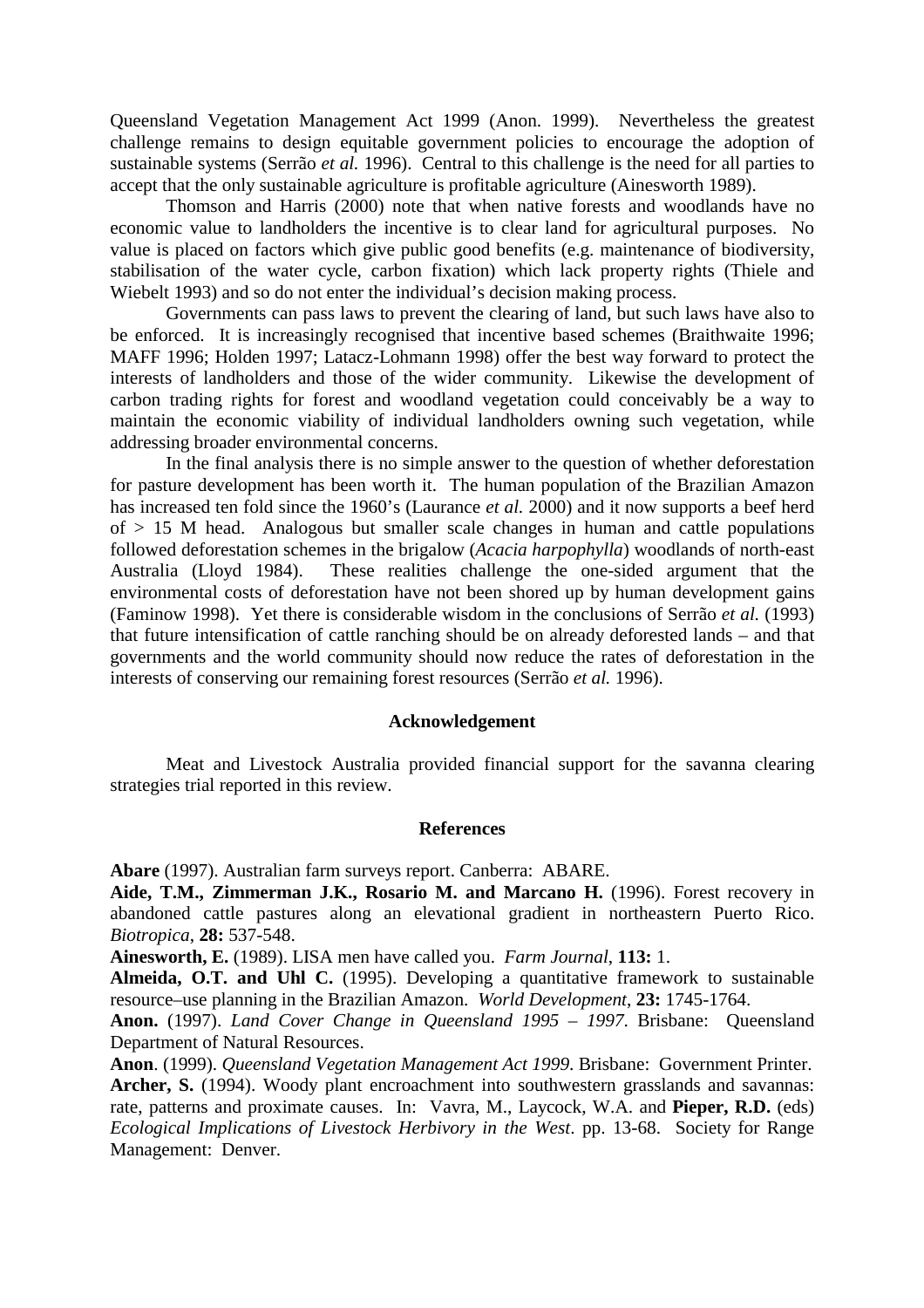**Archer, S.** (1995). Tree-grass dynamics in a *Prosopis* – thornscrub savanna parkland: Reconstructing the past and predicting the future. *Ecoscience*, **2:** 83-99.

**Archer, S., Schimel D.S. and Holland E.A.** (1995). Mechanisms of shrubland expansion: land use, climate or  $CO<sub>2</sub>$ ? *Climatic Change*, **29:** 91-99.

**Arima, E.Y. and Uhl C.** (1997). Ranching in the Brazilian Amazon in a national context: economics, policy and practice, *Society and Natural Resources*, **10:** 433-451.

**Bach, C.F.** (1999). Economic incentives for sustainable management: a small optimal control model for tropical forestry, *Ecological Economics*, **30**: 251-265.

**Bartholomew, B. and Wilson T.** (1995). *New Timber Clearing Guidelines: The Likely Effect On Farm Profitability In Two Clearing Zones*. Brisbane: Economic Analysis Section, Queensland Department of Primary Industries.

**Blainey, G.** (1982). *Triumph of the Nomads*. Melbourne: Sun Books.

**Bormann, F.H. and Kellert S.R.** (eds) (1991). *Ecology, Economics, Ethics: The Broken Circle*. New York: Yale University Press.

**Boutton, R.W., Archer S.R, Midwood A.J., Zitzer S.F. And Bol R.** (1998).  $\delta^{13}C$  values of soil organic carbon and their use in documenting vegetation change in a subtropical savanna ecosystem. *Geoderma*, **82:** 5-41.

**Braithwaite, L.W.** (1996). Conservation of arboreal herbivores: the Australian scene. *Australian Journal of Ecology*, **21:** 21-30.

**Browder, J.O.** (1988). Public policy and deforestation with Brazilian Amazon. In: Repetto R. and Gillis M. (eds) *Public Policies And The Misuse Of Forest -Resources*. pp. 247-297. Cambridge: Cambridge University Press.

**Burrows, W.H.** (1974) Trees and shrubs in mulga lands. *Queensland Agriculture Journal*, **100:** 322-329.

**Burrows, W.H.** (1990). Prospects for increased production in the north-east Australian beef industry through pasture development and management. *Agricultural Science*, **3**: 19-24.

**Burrows, W.H.** (1993). Deforestation in the savanna context: problems and benefits for pastoralism. *Proceedings XVII*th *International Grassland Congress*, **3**: 2223-2230.

**Burrows, W.H., Back P.V. and Hoffmann M.B.** (1999). Woodland management and woody weed control for Queensland's beef pastures. *North Australia Program Occasional Publication No. 10*. pp. 43-50. Sydney: Meat and Livestock Australia.

**Burrows, W.H., Carter J.O., Scanlan J.C. and Anderson E.R.** (1990). Management of savannas for livestock production in north-east Australia: contrasts across the tree-grass continuum, *Journal of Biogeography*, **17:** 503-512 .

Burrows, W.H., Compton J.F. and Hoffmann M.B. (1998). Vegetation thickening and carbon sinks in the grazed woodlands of north-east Australia. *Proceedings Australian Forest Growers Conference*, *Lismore.* pp. 305-316.

**Buschbacher, R.** (1986). Tropical deforestation and pasture development. *Bioscience*, **36:**  23-27.

**Carson, R.T.** (1998). Valuation of tropical rainforests: philosophical and practical issues in the use of contingent valuation. *Ecological Economics*, **24:** 15-29.

**Cronon, W.** (1983). *Changes in the Land: Indians, Colonists, and the Ecology of New England*. New York: Hill and Wang.

**Danckwerts, J.E. and King P.G.** (1984). Conservative stocking or maximum profit: a grazing management dilemma? *Journal of the Grassland Society of Southern Africa*, **1:** 25- 28.

**Esdale, C. and Middleton C.** (1997). Top Animal Production From Leucaena. *Leucnet News*, **4:** 9-10.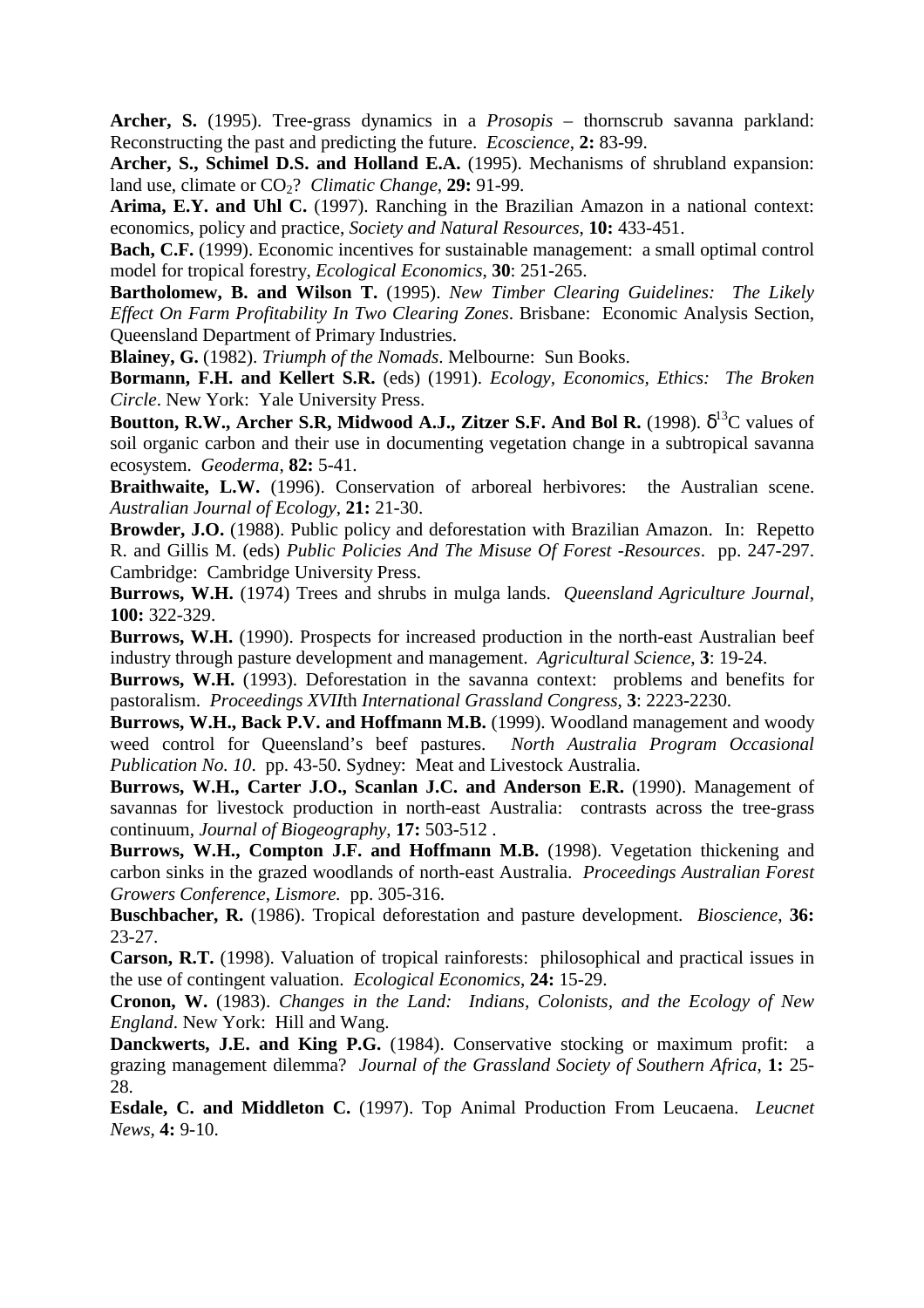**Ewel, J.J., Mazzarino M.J. and Berish C.W.** (1991). Tropical soil fertility change under monocultures and successional communities of different structure. *Ecological Applications*, **1:** 289-302.

Fairfax, R.J. and Fensham R.J. (2000). The effect of exotic pasture development on floristic diversity in central Queensland, Australia. *Biological Conservation,* **94:** 11-21.

**Faminow, M.D.** (1997). The Brazilian cattle sector: status, prospects and controversies. *Canadian Journal of Agricultural Economics*, **45:** 179-199.

**Faminow, M.D.** (1998). *Cattle, Deforestation And Development In The Amazon: An Economic, Agronomic And Environmental Perspective*. Wallingford, UK: CAB International. **Fearnside, P.M.** (1993). Deforestation in Brazilian Amazonia: The effect of population and

land tenure. *Ambio*, **22:** 537-545.

Fearnside, P.M. (1995). Potential impacts of climatic change on natural forests and forestry in Brazilian Amazonia. *Forest Ecology and Management*, **78:** 51-70.

**Fearnside, P.M.** (1997a). Greenhouse gases from deforestation in Brazilian Amazonia: net committed emissions. *Climatic Change*, **35:** 321-360.

**Fearnside, P.M.** (1997b). Human carrying capacity estimation in Brazilian Amazonia as a basis for sustainable development. *Environmental Conservation*, **24:** 271-282.

Fearnside, P.M. (1999). Biodiversity as an environmental service in Brazil's Amazonian forests: risks, value and conservation. *Environmental Conservation*, **26:** 305-321.

**Fearnside, P.M. and Guimãres W.M.** (1996). Carbon uptake by secondary forests in Brazilian Amazonia. *Forest Ecology and Management*, **80:** 35-46.

**Fensham, R.J. and Holman J.E.** (1999). Temporal and spatial patterns in drought related tree dieback in Australian savanna. *Journal of Applied Ecology*, **36:** 1035-1050.

**Gifford, R.M.** (1999). *Changes In Soil Carbon Following Land Use Changes In Australia. NGGI Inventory Development Project, Progress Report No. 2.* Canberra: Australian Greenhouse Office.

**Gleeson, T.** (1999). Vegetation management on Queensland beef farms*. ABARE Research Report*, **99.10**: 80-88.

**Grainger, A.** (1999). Constraints on modelling the deforestation and degradation of tropical open woodlands. *Global Ecology and Biogeography*, **8:** 179-190.

**Harris, J.M.** (1995). Accounting and evalutation. In: Krishnan, R., Harris, J.M. and Goodwin, N.R. (eds) *A Survey Of Ecological Economics*. pp. 233-339. Washington: Island Press.

**Hecht, S.B.** (1993). The logics of livestock and deforestation in Amazonia: directly unproductive, but profitable investments (DUPS) and development. *Proceedings 7*th *World Conference on Animal Production*, **1:** 41-62.

**Hecht, S.B., Norgaard R. and Possio G.** (1988). The economics of cattle ranching in the eastern Amazon. *Interciencia*, **13:** 233-240.

**Holden, S.T.** (1997). Adjustment policies, peasant household resource allocation and deforestation in northern Zambia: an overview and some policy conclusions. *Forum for Development Studies*, **1**: 117-131.

**Houghton, J.T., Meira Filho L.G., Lim B., Treanton K., Mamaty I. and Bonduki Y.** (1996). *Revised 1996 IPCC Guidelines for National Greenhouse Gas Inventories* Bracknell: IPCC/OECD/IEA, UK Meteorological Office.

**Hughes, R.F., Kauffman J.B. and Jaramillo V.J.** (2000). Ecosystem-scale impacts of deforestation and land use in a humid tropical region of Mexico. *Ecological Applications*, **10**: 515-527.

**Idso, S.B.** (1995). *CO2 and the Biosphere: The Incredible Legacy of the Industrial Revolution. Kuenast Lecture Series. Special Publication.* St Paul: University of Minnesota.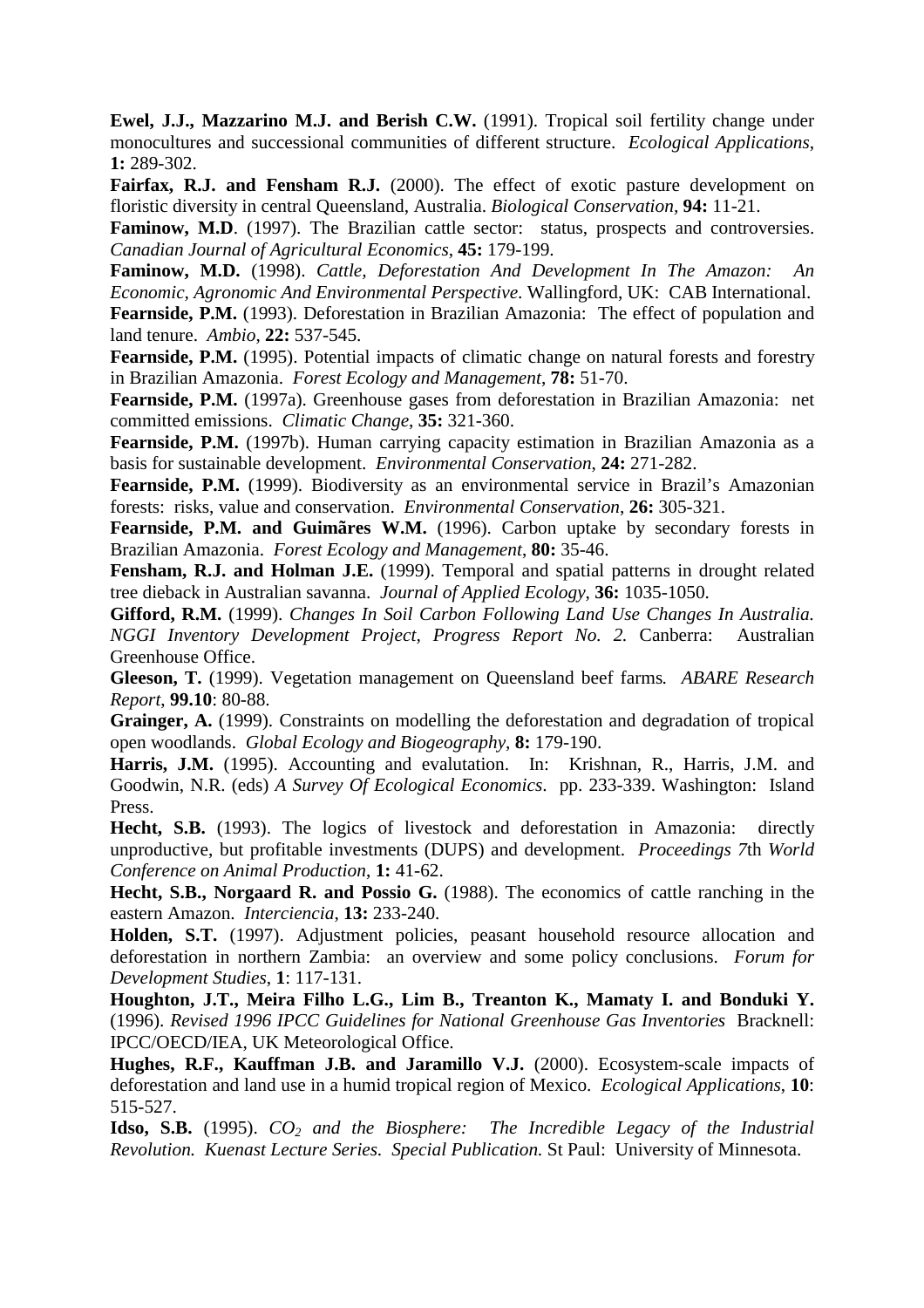**Kaimowitz, D.** (1995). *Livestock and Deforestation in Central America in the 1980's and 1990's: A Policy Perspective. EPTD Discussion Paper No. 9*. San Jose, Costa Rica: International Food Policy Research Institute and Interamerican Institute for Cooperation on Agriculture.

**Koutika, L.S., Bartoli F., Andreux F., Cerri C.C., Burtin G., Choné Th. and Phillippy R.**  (1997) Organic matter dynamics and aggregation in soils under rain forest and pastures of increasing age in the eastern Amazon Basin. *Geoderma*, **76**: 87-112.

**Kramer, R.A., Richter D.D., Pattanayak S. and Sharma N.P.** (1997). Ecological and economic analysis of watershed protection in eastern Madagascar*. Journal of Environmental Management*, **49**: 277-295.

Latacz-Lohmann, V. (1998). Mechanisms for the provision of public goods in the countryside. In: Dabbertz S. *et al.* (eds) *The Economics of Wildlife and Landscape Conservation*. pp. 173-186. Wallingford: CAB International.

**Laurance, W.F., Vasconcelos H.L. and Lovejoy T.E.** (2000). Forest loss and fragmentation in the Amazon: implications for wildlife conservation. *Oryx*, **34**: 39-45.

Ledec, G. (1992). New directions for livestock policy: an environmental perspective. In: Downing T.E., Hecht S.B., Pearson H.A., and Gracia-Downing C. (eds) *The Conversion of Tropical Forest to Pasture in Latin America*. Boulder: Westview Press.

Lloyd, P.L. (1984). Agricultural and pastoral land use in the brigalow belt of Queensland. In: Bailey A. (ed) *The Brigalow Belt of Australia*. pp. 81-96. Brisbane: Royal Society of Queensland.

Maff (1996). *Environment Matters. The Coutryside Stewardship Scheme: Information for Farmers and Land Mangaers*. London: Ministry of Agriculture, Fisheries and Food.

**Mattos, M.M. and Uhl C.** (1994). Economic and ecological perspectives on ranching in the eastern Amazon. *World Development*, **22**: 145-158.

**Morrison, M.D., Blamey R.K., Bennett J.W. and Louviere J.J.** (1996). *A Comparison of Stated Preference Techniques for Estimating Environmental Values. Choice Modelling Research Report No. 1.* Canberra: University of New South Wales.

**Neill, C., Melillo J.M., Steudler P.A., Cerri C.C., De Moraes J.F.L., Piccolo M.C. and Brito M.** (1997). Soil carbon and nitrogen stocks following forest clearing for pasture in the southwestern Brazilian Amazon. *Ecological Applications*, **7**: 1216-1225.

**Osei, W.Y.** (1996). Socio-economic dynamics of forest loss in rural agro-ecosystems*. The Environmentalist*, **16**: 231-239.

**Parayil, G. and Tong F.** (1998). Pasture-led to logging-led deforestation in the Brazilian Amazon: the dynamics of socio-environmental change. *Global Environmental Change*, **8**: 63-79.

**Partridge, I.J. and Miller C.P.** (eds) (1991). *Sown Pastures for the Seasonally Dry Tropics*. Brisbane: Queensland Department of Primary Industries.

**Pearce, D.W.** (1990). *An Economic Approach to Saving the Tropical Forest. LEEC Discussion Paper 90-06*. London Environmental Economics Centre: London.

**Post, W.M. and Kwon K.C.** (2000). Soil carbon sequestration and land-use change: processes and potential. *Global Change Biology*, **6**: 317-327.

**Rolfe, J.C. and Bennett J.W.** (2000). *Testing for Framing Effects in Environmental Choice Modelling. Choice Modelling Research Report No. 13*. Canberra: University of New South Wales.

**Scanlan, J.C. and Mckeon G.M.** (1990). *Grassman: A Computer Program for Managing Native Pastures in Eucalypt Woodlands*. Brisbane: Department of Primary Industries.

**Scanlan, J.C.** (1992). A model of woody-herbaceous biomass relationships in eucalyptus and mesquite communities. *Journal of Range Management*, **45**: 75-80.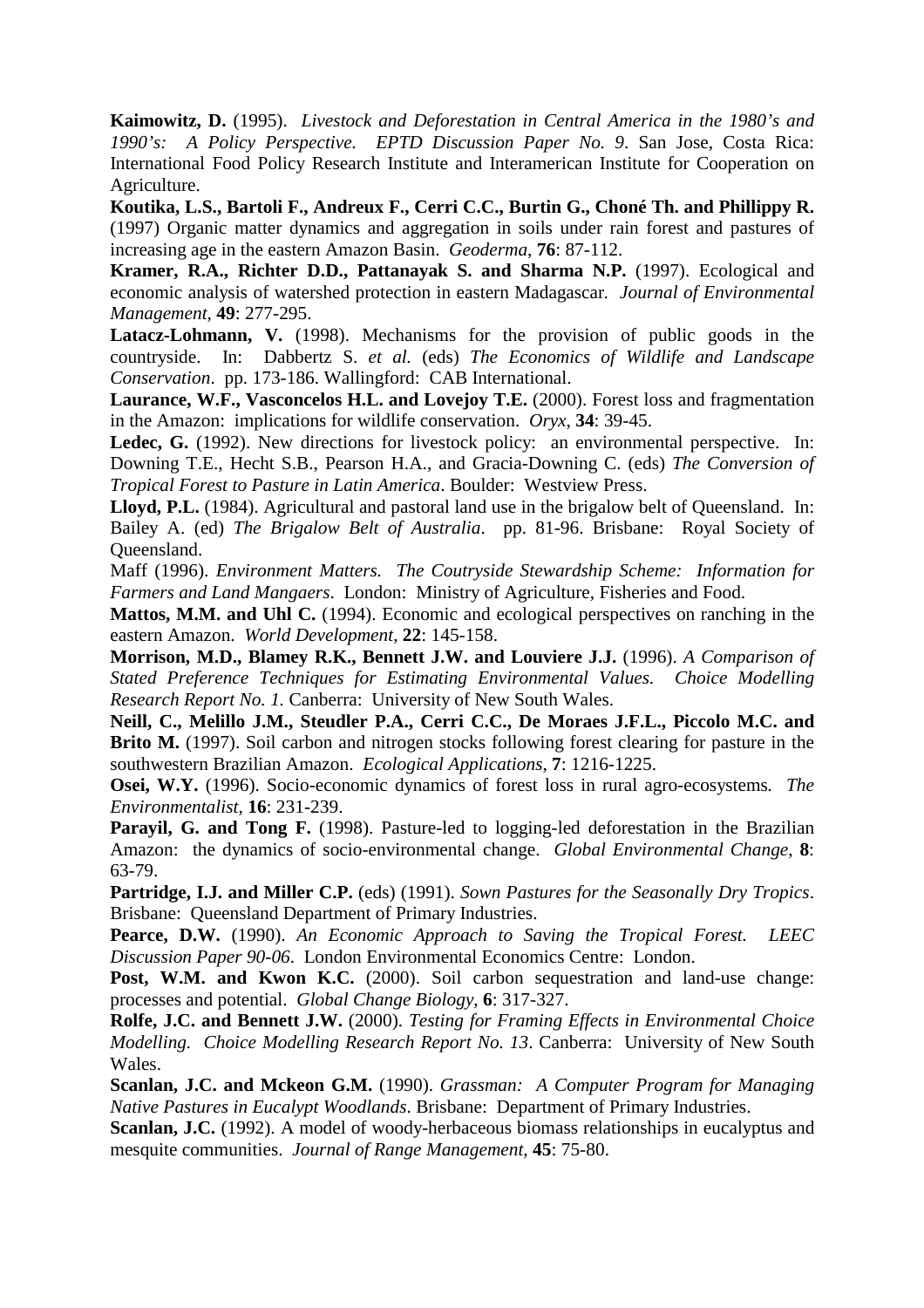**Scanlan, J.C. and Anderson E.R.** (1981). Use of the heavy duty blade plough for regrowth control in the brigalow (*Acacia harpophylla*) region of central Queensland. *Australian Weeds*, **1**: 10-12.

**Scanlan, J.C. and Burrows W.H.** (1990). Woody overstorey impact on herbaceous understorey in *Eucalyptus* spp. communities in Central Queensland. *Australian Journal of Ecology*, **15**: 191-197.

**Scholes, R.J. and Archer S.R.** (1997). Tree-grass interactions in savannas. *Annual Review of Ecology and Systematics*, **28**: 517-544.

**Schroeder, P.E. and Winjum J.K.** (1995). Assessing Brazil's carbon budget 1. Biotic carbon pools. *Forest Ecology and Management*, **75**: 77-86.

**Serrão, E.A. and Toledo J.M.** (1990). The search for sustainability in Amazonian pastures. In: Anderson A.B. (eds) *Alternatives to Deforestation: Steps Toward Sustainable Use of Amazon Rain Forest*. New York: Columbia University Press.

**Serrão, E.A., Uhl C. and Nepstad D.C.** (1993). Deforestation for pasture in the humid tropics: Is it economically and environmentally sound in the long term? *Proceedings XVII*th *International Grassland Congress*, **3:** 2215-2221.

**Serrão, E.A.S., Nepstad D. and Walker R.** (1996). Upland agricultural and forestry development in the Amazon: sustainability, criticality and resilience. *Ecological Economics*, **18**: 3-13.

**Shelton, H.M.** (1998). The *Leucaena* genus: new opportunities for agriculture. In: Shelton H.M., Gutteridge R.C., Mullen B.F. and Bray R.A. (eds) *Leucaena – Adaptation, Quality and Farming Systems. ACIAR Proceedings No. 86.* pp. 15-24. Canberra: ACIAR.

**Smith, N.J.H., Falesi I.C., Alvim P. De T. and Serrão E.A.S.** (1996). Agroforestry trajectories among smallholders in the Brazilian Amazon: innovation and resiliency in pioneer and older settled areas. *Ecological Economics*, **18**: 15-27.

**Squires, V.R. and Vera R.R.** (1992). Commercial beef ranching in tropical and semi-arid zones. In: Jarrige R. and Béranger C. (eds) *Beef Cattle Production*. pp. 437-454. Amsterdam: Elsevier.

**Stafford Smith M., Mckeon G., Buxton R. and Breen J.** (1999). The integrated impacts of price, policy and productivity changes on land use in northern Australia. *Proceedings VIth International Rangeland Congress*, **2**: 864-866.

**Stirling, A.** (1993) Environmental valuation: how much is the emperor wearing? *The Ecologist*, **23**: 97-103.

**Thiele, R. and Wiebelt M.** (1993). National and international policies for tropical rain forest conservation – a quantitative analysis for Cameroon. *Environmental and Resource Economics*, **3**: 501-531.

**Thomson, D. And Harris H**. (2000) Farm forestry – it's no sure bet. *Australian Farm Journal*, **10**: 48-50.

**Tilman, D.** (1999). The ecological consequences of changes in biodiversity: a search for general principles. *Ecology*, **80**: 1455-1474.

**Toniolo, A. and Uhl C.** (1995). Economic and ecological perspectives of agriculture in the eastern Amazon. *World Development*, **23**: 959-973.

**Vitousek, P.M., Mooney H.A., Lubchenco J. and Melillo J.M**. (1997) Human domination of earth's ecosystems. *Science*, **277**: 494-499.

**Walker, R.T.** (1994) Deforestation and economic development. *Canadian Journal of Reg. Science*, **16**: 481-497.

**Webb, A.A.** (1984). Consequences of agricultural land use in the brigalow belt. In: Bailey A. (eds) *The Brigalow Belt of Australia*. pp. 131-147. Brisbane: Royal Society of Queensland.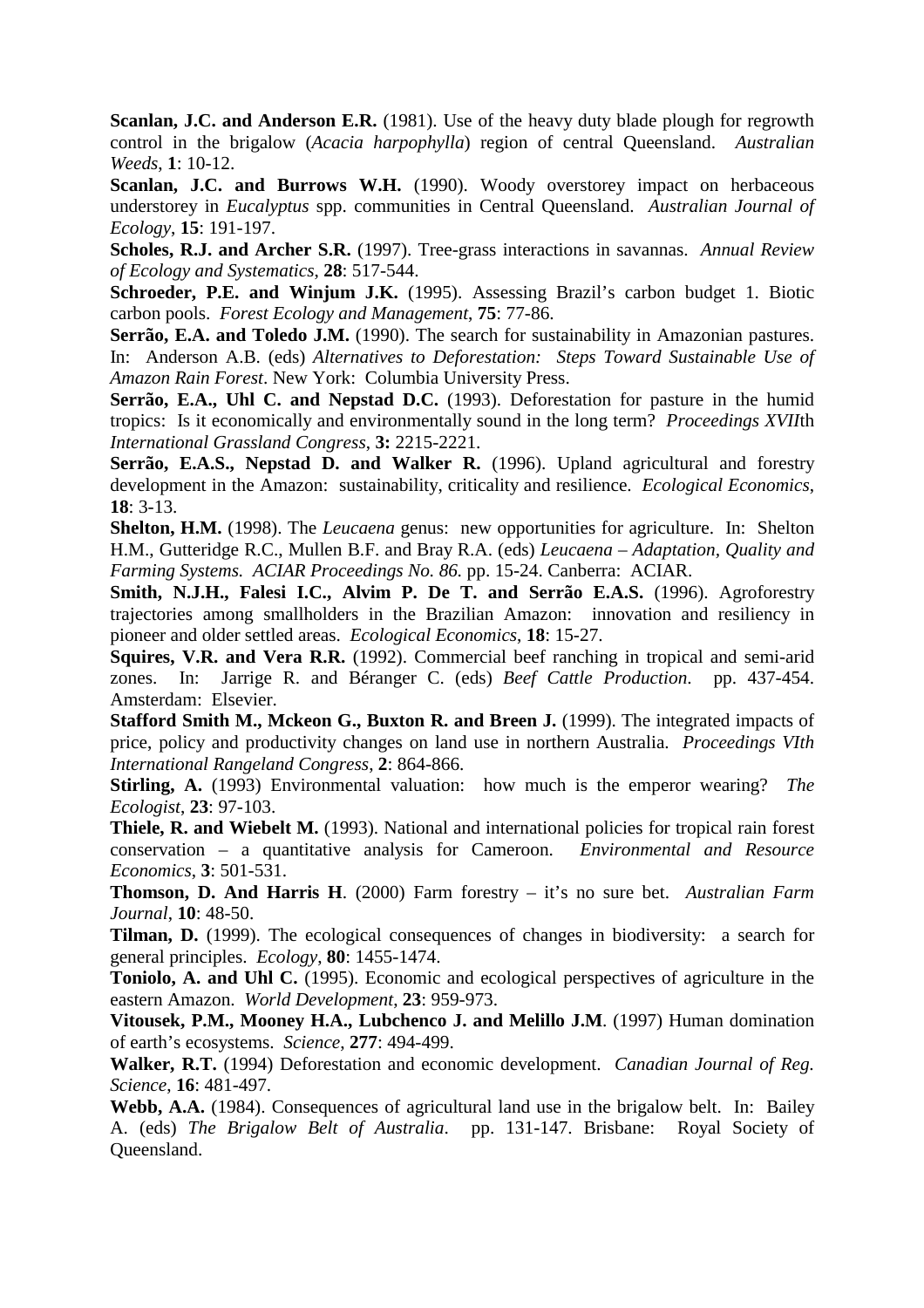**Table 1 -** Performance of steers in three feeding systems in inland Central Queensland, Australia (adapted from Esdale and Middelton 1997).

|                                                                            | Steer liveweight gain |                       |
|----------------------------------------------------------------------------|-----------------------|-----------------------|
| Feeding system<br>(adult stocking rate range $-$ ha animal <sup>-1</sup> ) | $kg \, day^{-1}$      | 150 day total<br>(kg) |
| Native pasture $(4-10)$                                                    | 0.33                  | 50                    |
| Buffel grass sown after clearing the<br>brigalow woodlands $(1.5-2.5)$     | 0.86                  | 129                   |
| Buffel grass oversown with leucaena in<br>rows 10m apart $(1.5-2.0)$       | 1.26                  | 189                   |

Buffel (*Cenchrus ciliaris*); Leucaena (*Leucaena leucocephala*).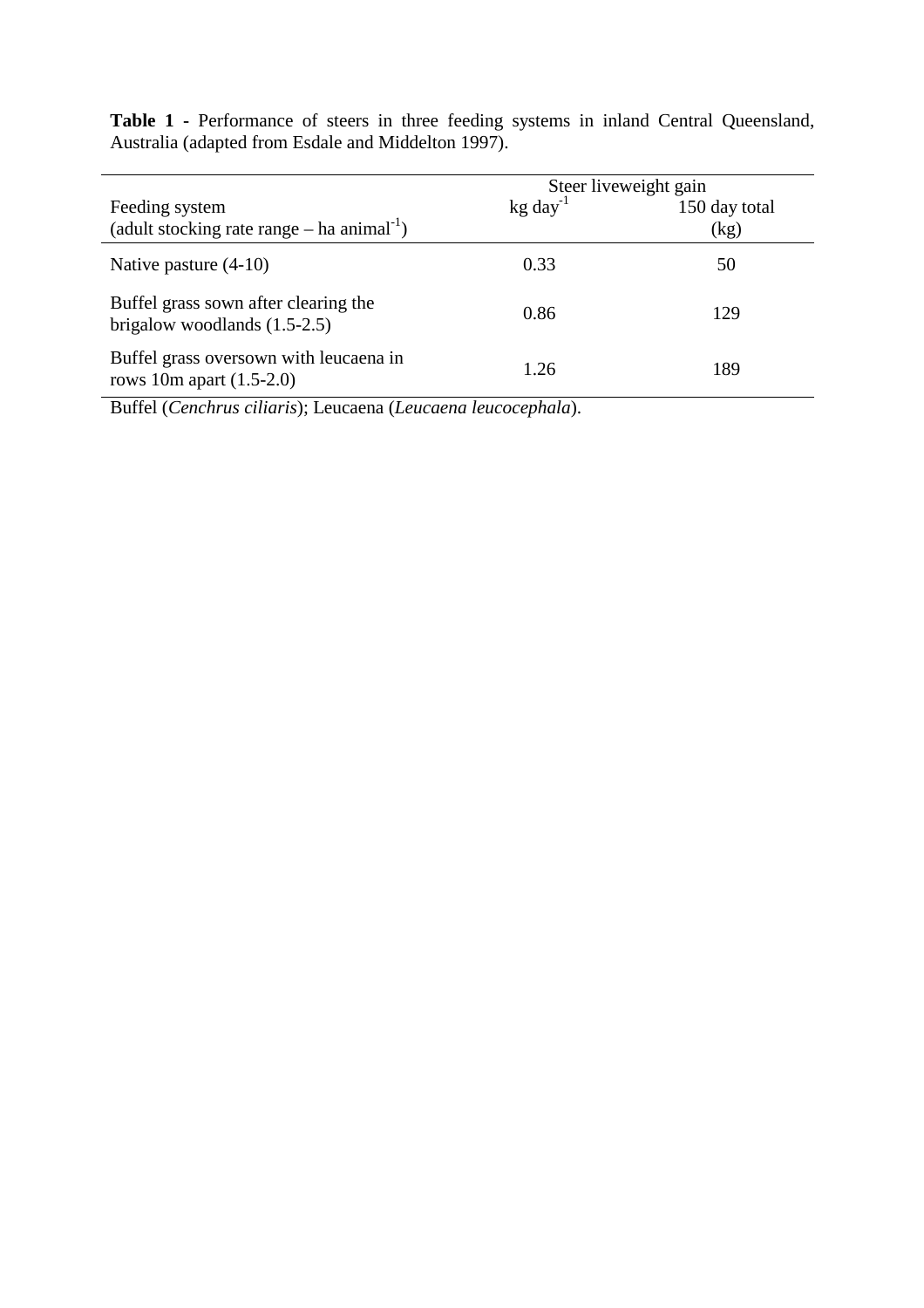# **Table 2 -** Types of value of Amazonian forests (after Fearnside 1999)

| Type of value                                             | Examples                                                        |  |
|-----------------------------------------------------------|-----------------------------------------------------------------|--|
| Commercial value of presently-marketed commodities        | Timber, beef                                                    |  |
| Commercial value of commodities not presently<br>marketed | Pharmaceutical products                                         |  |
| <b>Environmental Services</b>                             | Carbon storage, water cycling                                   |  |
| Existence values                                          | Non-utilitarian value of<br>biodiversity and cultural diversity |  |